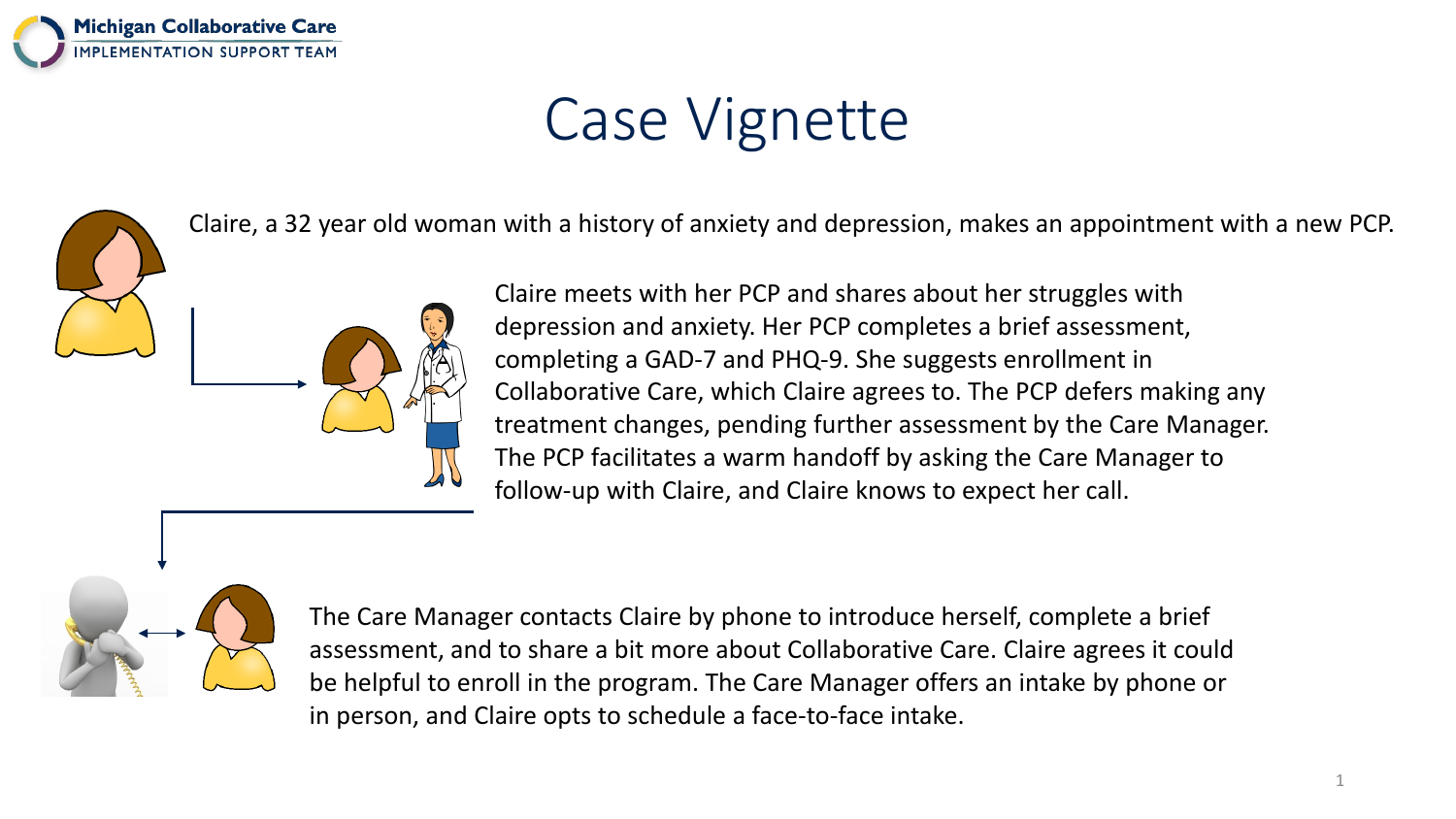



Claire and the Care Manager meet in person. A thorough assessment is completed, including the patient's behavioral health history, as well as her goals. Claire endorses severe test anxiety, as well as a trauma history, though she doesn't meet criteria for PTSD. She's never been in therapy or tried a psychotropic medication. The Care Manager presents various treatment options. Claire opts for a psychiatric recommendation, would also like to engage in therapy, and decides to more actively pursue an important personal goal of obtaining her GED. The Care Manager agrees to consult with a psychiatrist within the next week, provides a referral to a CBT group, and provides a resource for a GED program.



The Care Manager meets with the Consulting Psychiatrist later that week, and reviews the case. The Psychiatrist sends a recommendation to the PCP to consider starting a trial of Lexapro.



The PCP reads it over, and the Care Manager reaches out to discuss. They agree this trial is a good place to start.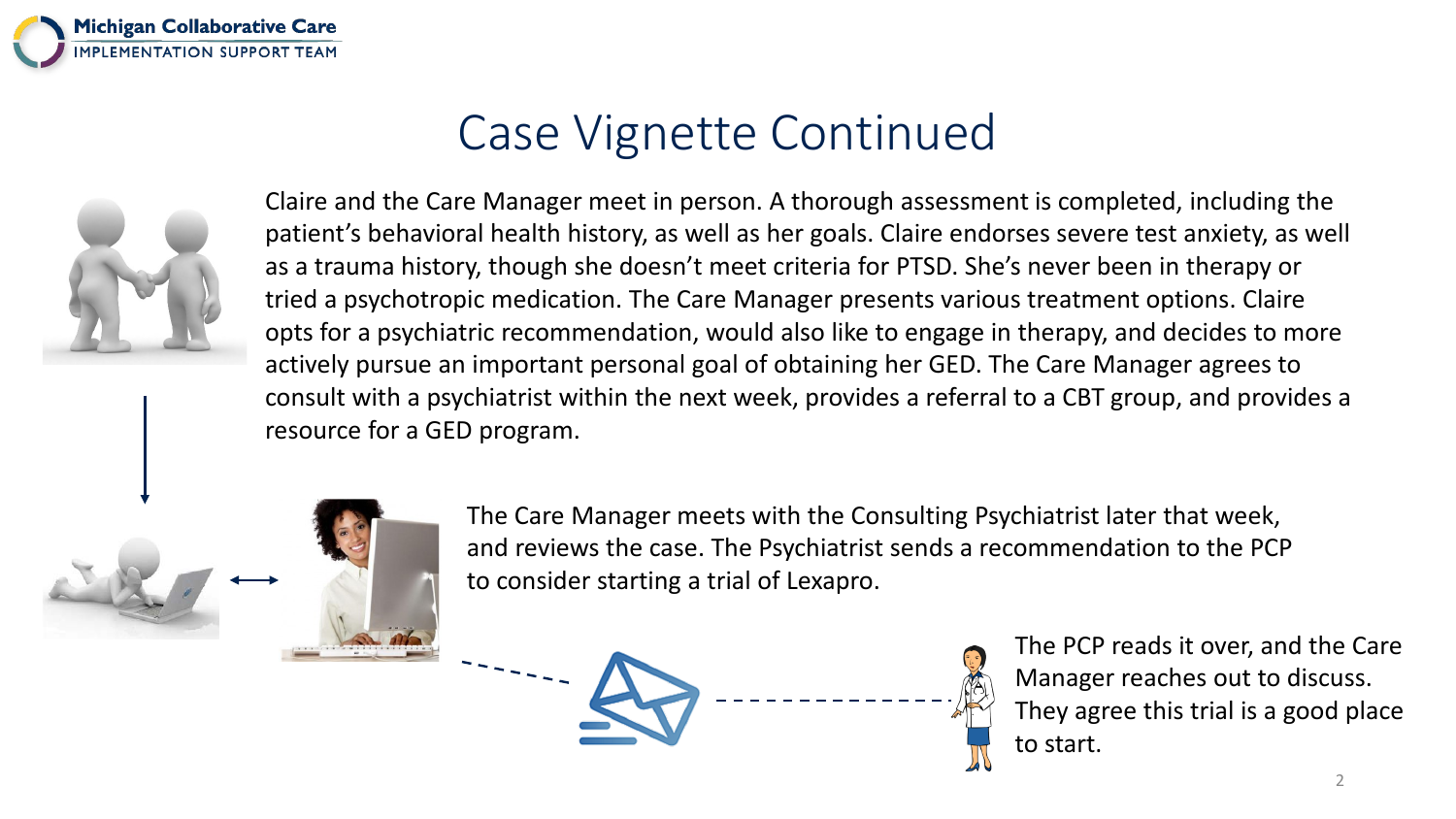



The Care Manager contacts Claire by phone to review the medication recommendation and provide education about potential side effects and what to expect. The patient agrees to start Lexapro, so the Care Manager asks the PCP to send it in to the pharmacy.

> After 1-2 weeks, the Care Manager calls Claire for medication monitoring. She checks in on goals and provides support as appropriate.



With proactive follow-up by the Care Manager, Claire titrates her medication on schedule, per the recommendations of the Consulting Psychiatrist. Claire doesn't need to come into the primary care clinic during this time, which is convenient, due to her busy work schedule. Unfortunately, she sees no improvement in symptoms.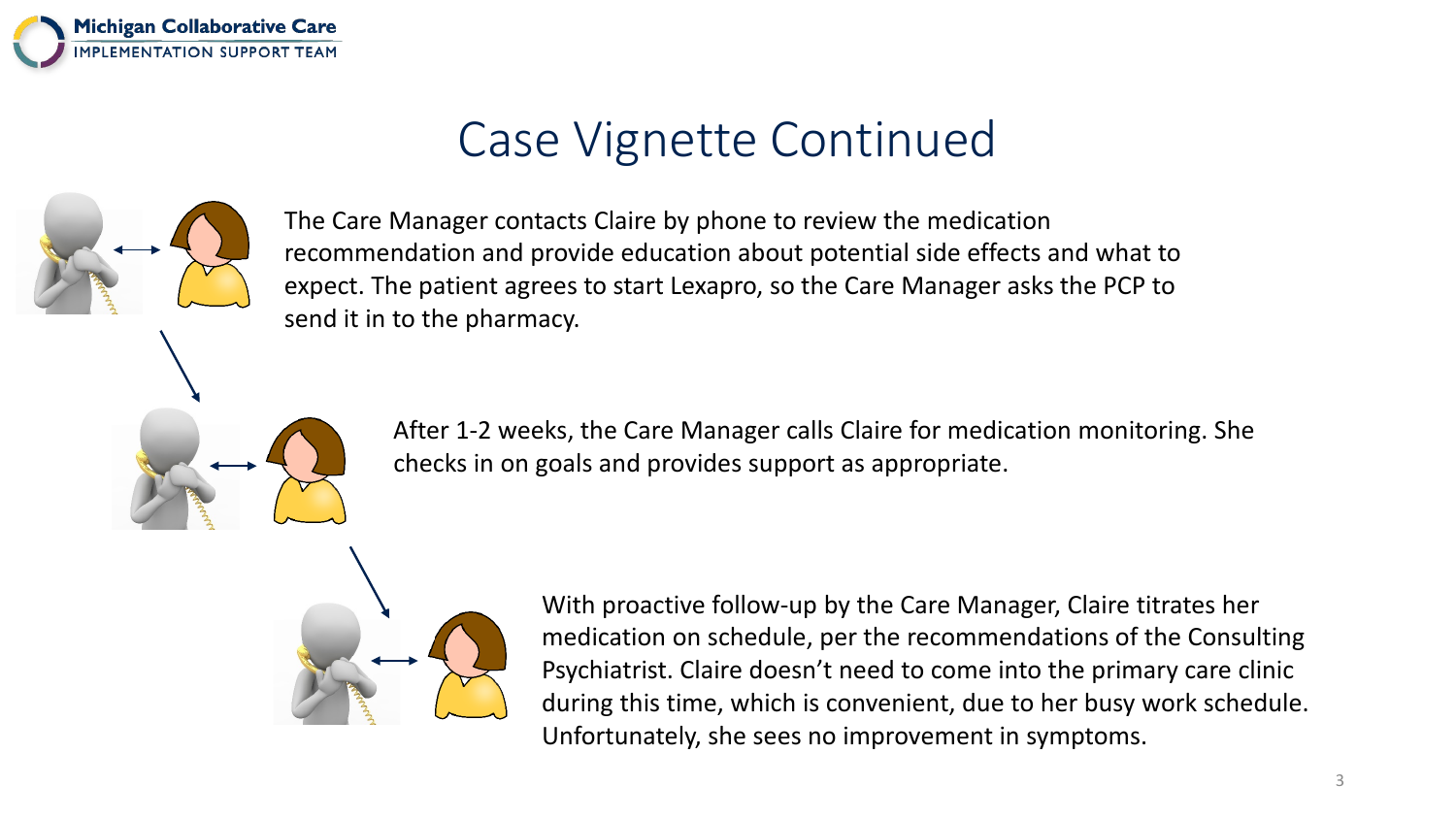

The Care Manager again discusses the case with the Consulting Psychiatrist, given Claire's lack of improvement over the past several months. A new recommendation is sent to the PCP to taper off Lexapro and begin a trial of Prozac.



The Care Manager discusses with the PCP and with Claire- they both agree. Per request of the Care Manager, the new medication is sent to the pharmacy by the PCP.



This time, Claire begins to notice a benefit on her mood after several weeks. The Care Manager does proactive monitoring and follow-up, and helps facilitate the titration of her medication over several months, eventually up to 60mg daily.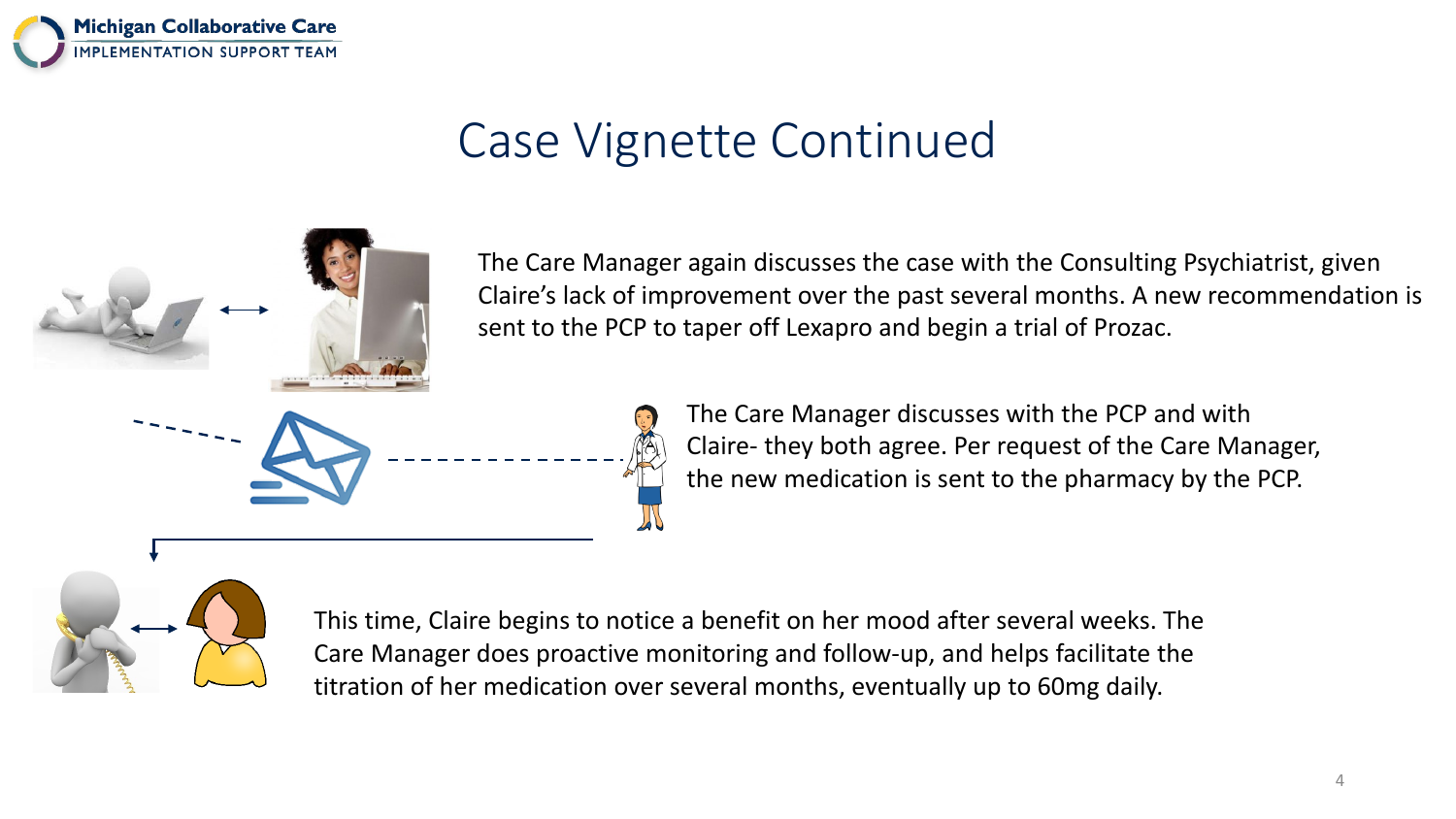

Over the next nine months, the Care Manager had regular, proactive contacts with Claire. The Care Manager administered outcome measures and reviewed her self-management plan, sending updates to her PCP over time. Prozac was gradually increased to 60mg daily. Claire was unable to fit the CBT Therapy Group into her schedule; in lieu of this, the Care Manager taught coping skills and provided additional resources as needed.

With better-managed anxiety, Claire was able to complete a course and earn her GED, as well as pass her driving test and earn her license. She'd been working on this goal for 16 years. She plans to enroll in college to become an electrician. Her symptoms responded to the medication and have further improved largely in part to achieving her goals.

**PHQ Scoring Results**